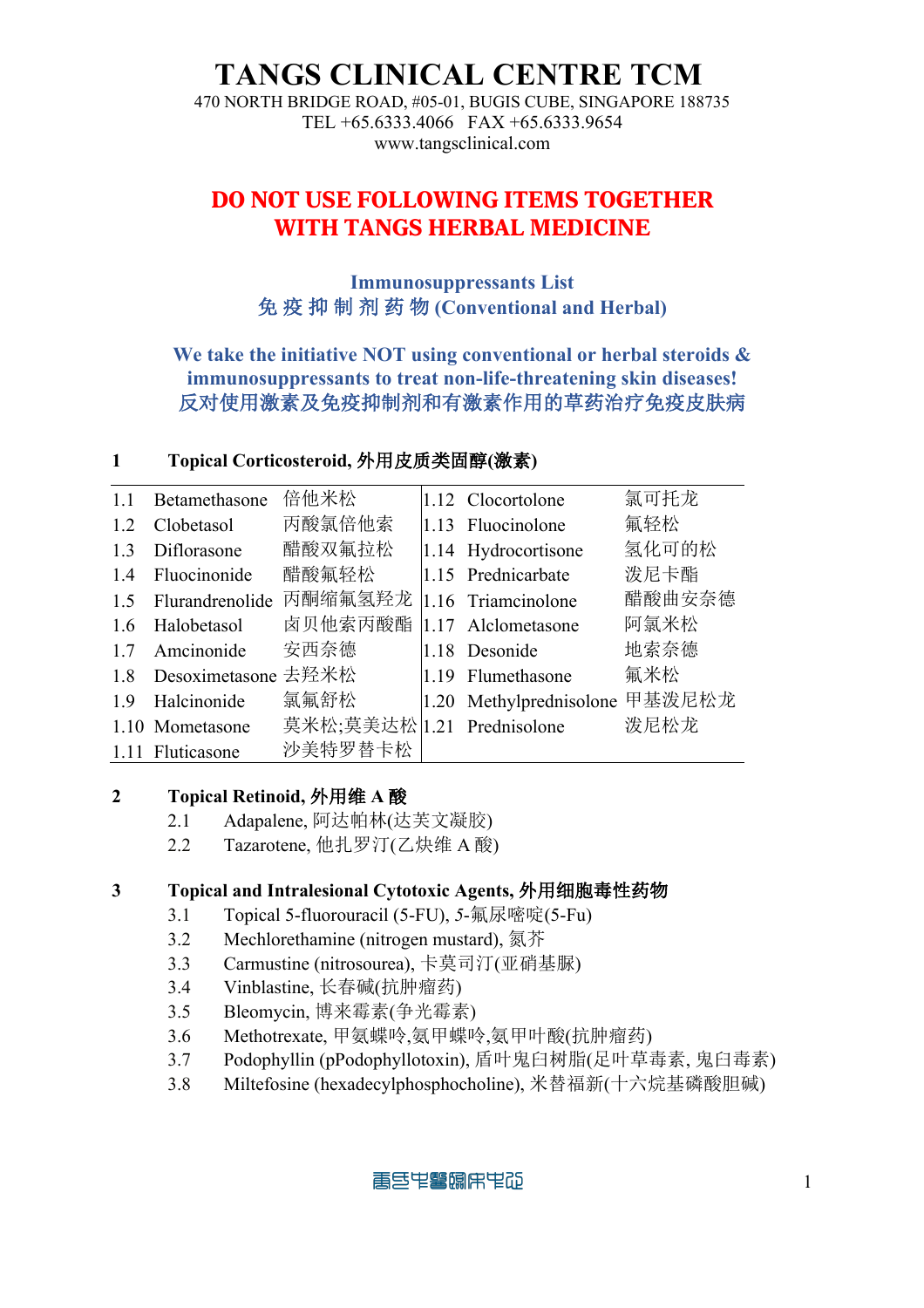# **TANGS CLINICAL CENTRE TCM**

470 NORTH BRIDGE ROAD, #05-01, BUGIS CUBE, SINGAPORE 188735

TEL +65.6333.4066 FAX +65.6333.9654

www.tangsclinical.com

#### **4 Topical Immunomodulator,** 局部免疫调节剂

- 4.1 Tacrolimus (Protopic), 他克莫司软膏(普特彼)
- 4.2 Pimecrolimus (Elidel), 吡美莫司(爱宁达)
- 4.3 Imiquimod, 咪奎莫特(治疗生殖器疣)

#### **5 Phototherapy,** 光疗法

- 5.1 Narrowband (311nm) ultraviolet B (UVB),窄谱中波紫外线照射
- 5.2 Broadband (280-320nm) UVB, 宽谱中波紫外线照射
- 5.3 UVAI (340-400nm) phototherapy, 长波紫外线 I 照射
- 5.4 UVAII (320-340nm) phototherapy, 长波紫外线 II 照射
- 5.5 Combined UVA/UVB, 联合中波长波紫外线照射

#### **6 Photochemotherapy,** 光化学疗法

6.1 PUVA (oral/topical psoralens and ultraviolet A radiation) 补骨脂素(Methoxsalen or 8-MOP)加长波紫外线

#### **7 Systemic Glucocorticoids,** 全身应用糖皮质激素

- 7.1 Dexamethasone, 地塞米松(氟美松)
- 7.2 Triamcinolone, 去炎松(氟羟氢化泼尼松,氟羟强的松龙)
- 7.3 Methylprednisolone, 甲强龙(甲基强的松龙)
- 7.4 Prednisolone, 氢化泼尼松,(去氢氢化可的松, 强的松龙)
- 7.5 Prednisone, 泼尼松(强的松)
- 7.6 Cortisone, 可的松
- 7.7 Hydrocortisone, 氢化可的松

#### **8 Cytotoxic and Antimetabolic Agents,** 细胞毒性药物抗代谢药物

- 8.1 Methotrexate, 甲氨蝶呤,氨甲蝶呤,氨甲叶酸(抗肿瘤药)
- 8.2 Azathioprine, 硫唑嘌呤
- 8.3 Mycophenolic Acid (MPA), 霉酚酸(麦考酚酸)
- 8.4 Mycophenolate Mofetil (MMF), 霉酚酸酯
- 8.5 Thioguanine, 硫鸟嘌呤(抗肿瘤药)
- 8.6 Hydroxyurea, 羟基脲
- 8.7 Cyclophosphamide, 环磷酰胺(癌得星,安道生)
- 8.8 Chlorambucil, 苯丁酸氮芥(瘤可宁)
- 8.9 Doxorubicin, 亚德里亚霉素(阿霉素)
- 8.10 Colchicine, 秋水仙碱

#### **9 Retinoids,** 口服维 **A** 酸

- 9.1 Tretinoin, (All-trans retinoic acid, ATRA), 全反式维甲酸
- 9.2 Isotretinoin, 异维 A 酸

青色电霉调用电阻